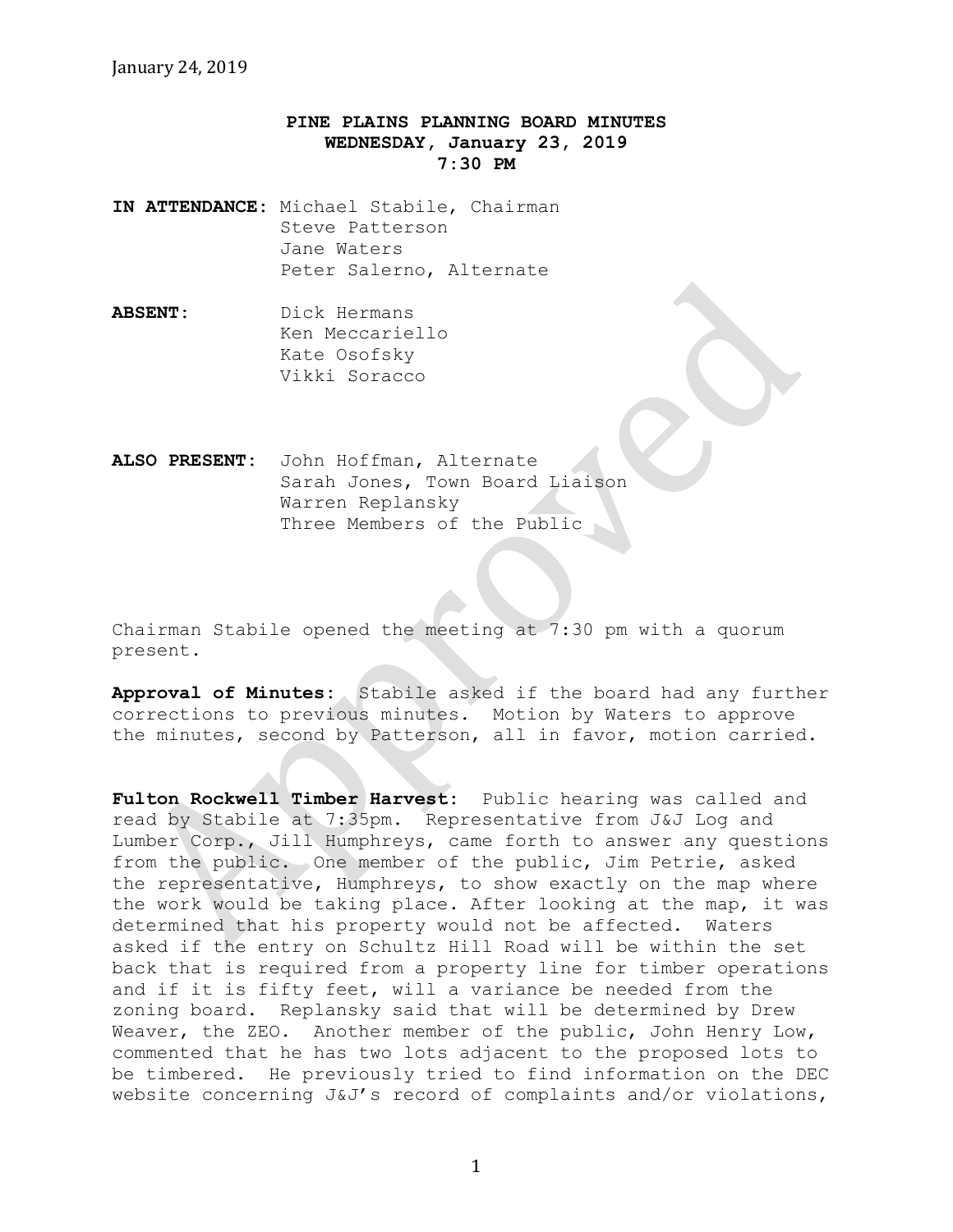but this requires a FOIL process, which he did not have time to complete. He asked Humphreys if she could provide this information to him. Humphreys explained that she is new with the company and does not have all the information but explained that everything is done carefully and all the loggers are seasoned in the field. Humphreys mentioned one current violation, not pertaining to tree harvesting. Low then asked if a licensed surveyor would be marking out the property lines since he feels the property lines are confusing. Humphreys mentioned that on Low's property there is a stone wall and a 200 foot incline, that they were having trouble outlining, but they did find one PIN, but are lacking the other, if Low has any knowledge to its whereabouts it would be helpful. J&J were not planning on hiring a surveyor and if they do not know the exact property line, they stay fifty feet and/or a tree length back. Some of the trees have already been marked, but not on the boundary in question. Low then asked if Rockwell would be coming out and monitoring the work, to which Humphreys said he does quite frequently. Low then asked how Rockwell's health is, to which the board decided, is an inappropriate question for this forum. The board did note Low's concern with the boundary issue. Humphreys said they were using a GPS map for property lines to which Low said a GPS system is not as accurate as a licensed surveyor. Low also requested the board receive a record of J&J's track record or violations and complaints. Replansky then let Low know he can obtain that information from the DEC. Waters mentioned there is a letter in the application from the DEC approving the work. Low would like to request a wider buffer than fifty feet from the property line. Replansky suggested that a condition be placed that once the trees and boundaries are marked that Low would be notified and could go out and review the proposed work himself to approve and if there is any reasonable doubt that it is approaching Low's property line, the application will need to come back to the board to reexamine the boundary line/buffer zone. Low would like to see a higher protection from the land owner, as he is not a professional surveyor and would like not to hire one, as this project has no economic benefit to him. Waters pointed out that fifty feet is the buffer that is in the law and it is too much to make individual exceptions. Humphreys said there are water bars put in place for this reason and that no actual operations would be taking place in that area; therefore, it would not be muddy or ruddy. Low brought up that this property has been logged several times and every time there is issue with the logs, stumps, and general appearance. He also mentioned that it is severely rutted every time. Waters brought up the water bars again and Humphreys also mentioned that they back drag areas to

2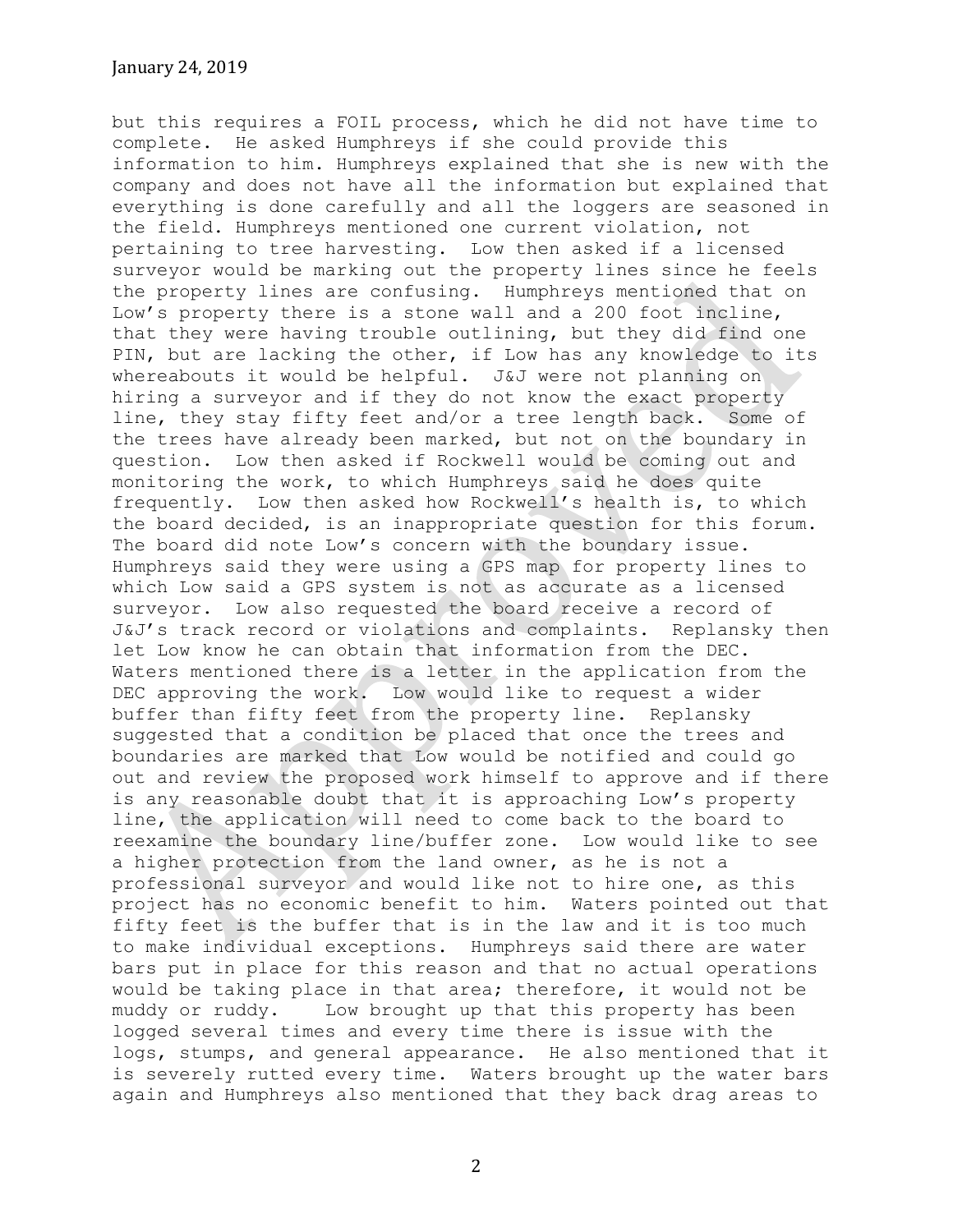## January 24, 2019

avoid ruts and that the previous work was not done by her company. Stabile asked for a motion to close the public hearing at 8:17pm. Motion by Waters, second by Patterson, all in favor, motion carried. It was determined at the end of the meeting that J&J Log and Lumber Corp also need to submit a new DEC short form EAF (environmental assessment form). Replansky recommended holding open the public hearing, motion by Salerno, second by Patterson, all in favor, motion carried.

**1133 Taconic LLC:** Stabile brought up that 1133 Taconic LLC did not have any sort of DEC review beyond the archaeological letter previously submitted. Replansky mentioned that this is in our statutes and they will need to update it. This information will be needed before the resolution can be passed. Hoffman brought up that adding the district to the resolution would be helpful.

**Solar Law Committee**: A solar meeting was held on January, 14th, 2019. Stabile and Hoffman are both on the committee. The committee is working on a three tier system. Residential and commercial roof panels for onsite use would be considered tier 1, residential and commercial ground mounted panels would be tier 2. There is also agricultural, which is governed by ag and market with a 110% usage cap which means it is considered noncommercial if during an energy audit the capacity does not exceed 110% of the site's electricity needs. It was discussed that further restrictions such as set backs and screening would take place in the hamlet for tier 2. Tier 3 would likely not be allowed in the hamlet. The third tier is a commercial for profit solar farm where the energy is sold to the electric company or customers. Reasonable and legal boundaries will need to be figured out. Waters asked if any other town's laws were being reviewed for a model. Hoffman said yes, they looked at the town of North East and Rhinebeck. The general consensus is that Rhinebeck's laws are bit too restrictive. Waters asked if it would be possible for residents who cannot use their property for panels to buy into a solar farm. There is discussion about having the former landfill as a solar farm location which could then be sold to individuals. Hoffman said the solar farm could potentially be used as a source of income for the town, but the town would need to send out an RFP. Stabile mentioned that traditional community solar is when a company builds a solar farm, feeds it back into the grid, and then sells it to residents. This would be considered a tier 3 entity separate from the town owned landfill idea. Hoffman discussed density bonuses and setback requirements, which could be waved, if neighbors joined together, example five lots in a subdivision, wanting ground mounted solar power. The planning board would

3